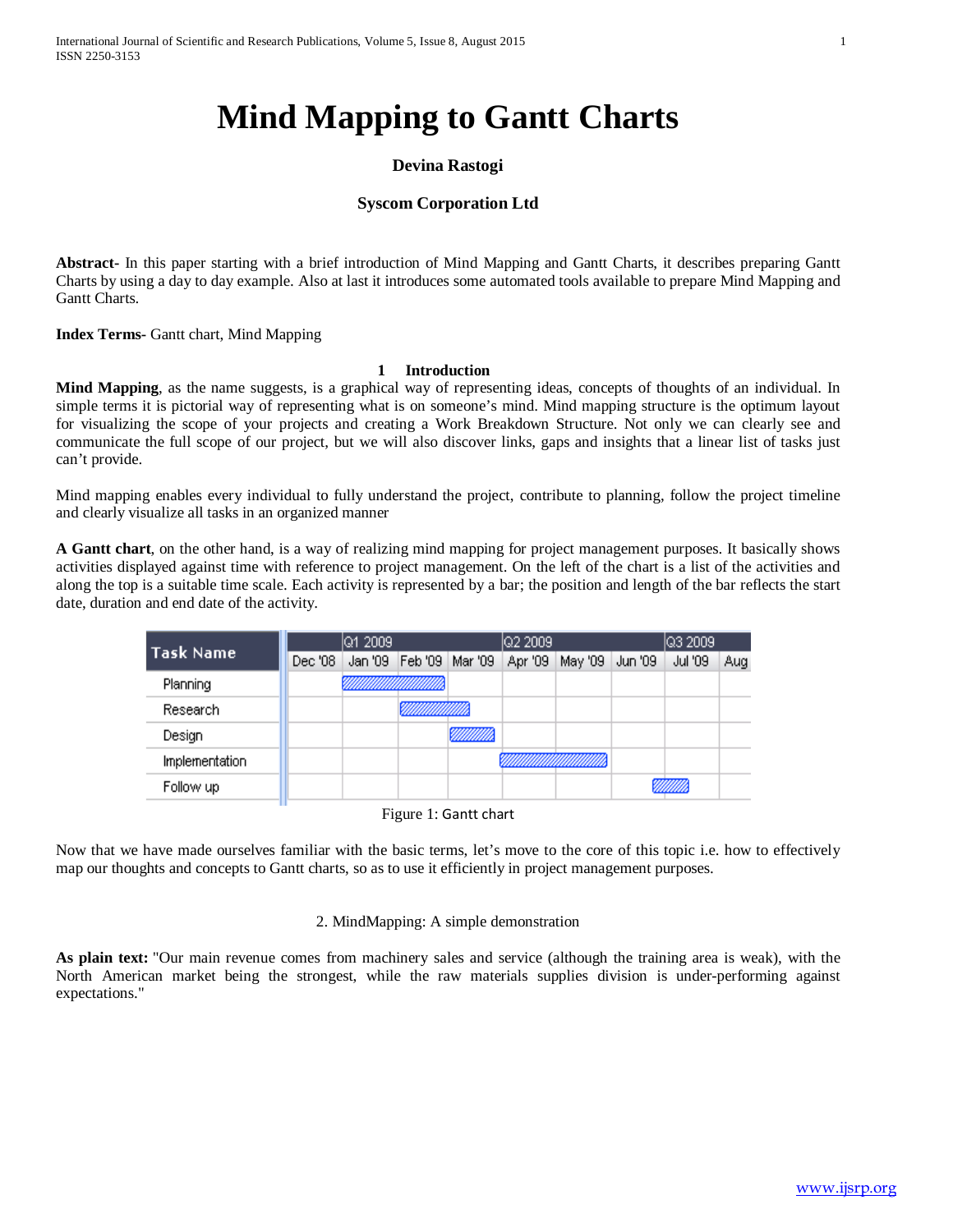|         |                    |                           | <b>Sales</b> |
|---------|--------------------|---------------------------|--------------|
|         |                    | Machinery                 | Service      |
|         | <b>By Activity</b> |                           |              |
|         |                    |                           | Training     |
| Revenue |                    |                           |              |
|         |                    | <b>Raw Materials</b><br>2 |              |
|         |                    | North America             |              |
|         | <b>By Region</b>   |                           |              |
|         |                    | Elsewhere<br>2            |              |

Figure 2: Fragment of a mind map

## **2 Gantt Charts and its Pre-Requisites**

A Gantt chart pictorially describes various tasks in relation to each other with a defined timeline view. The first thing we will need before setting up a Gantt chart is a detailed project plan.

Mind mapping encourages creative thinking, will help us to develop a work breakdown structure and ensure that nothing is omitted from the overall project plan. The WBS of the project helps to dissect a project into smaller tasks and their dependency on each other, which are the building units of the Gantt Charts.

- For each task a start, ending date is to be determined along with its relative impact on future tasks.
- Set up global resources list and assign resources to tasks.
- Set constraints on the tasks as necessary.
- Make final adjustments to the project plan.

**Leads and Lags:** On the basis of experience, we are able to predict certain time deviations or potential pitfalls that might occur during course of projects. Monitoring and catering the same on GANTT charts can help us to detect potential problems or scheduling conflicts or deviations and make any corrections if required.

In MSExcel, A simple Gantt chart can be created, putting forth the relative view of the various tasks that are done to accomplish one primary goal.



Figure 3: Gantt chart using MS Excel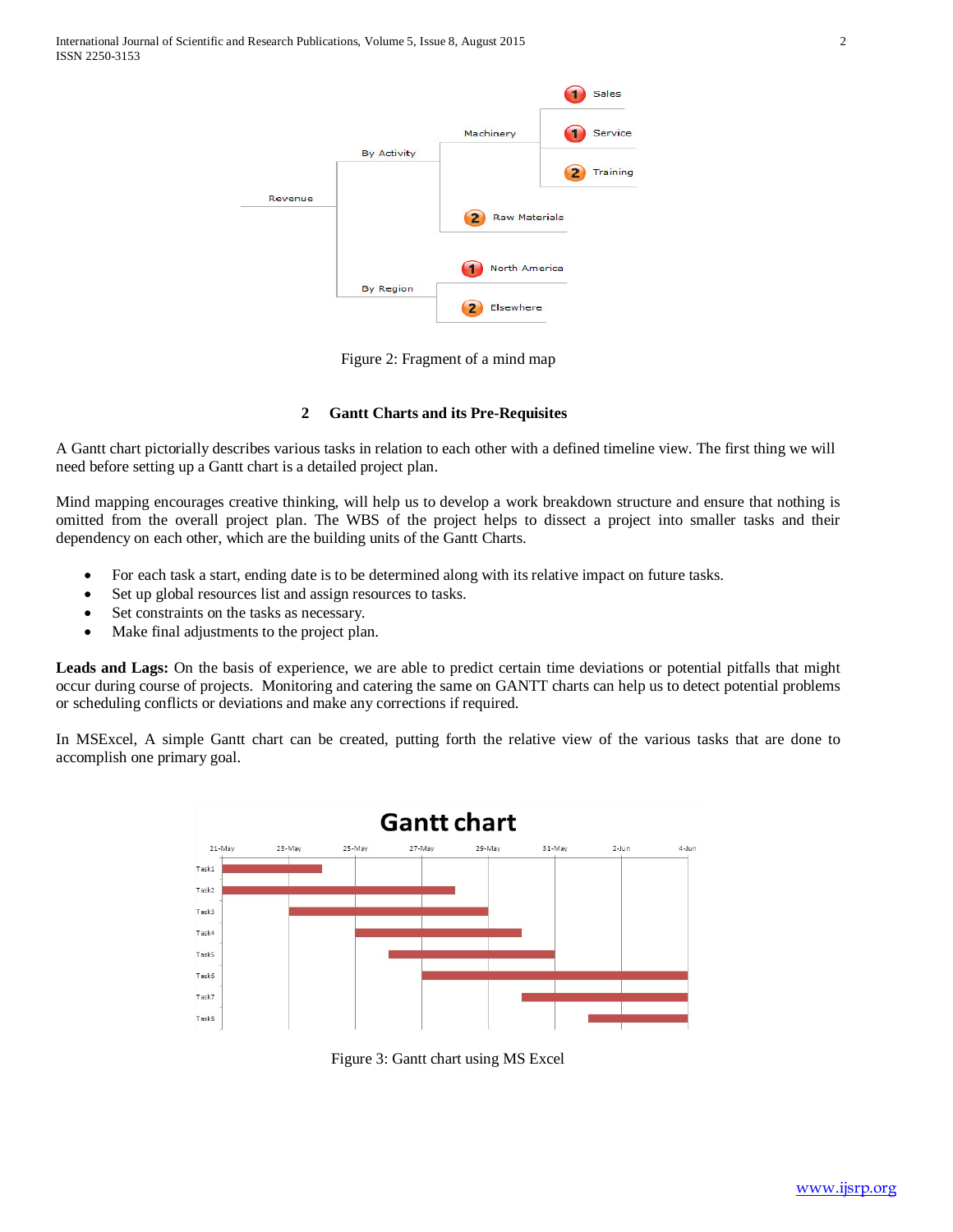## **Mind Mapping Concepts Applied to Create Gantt Charts:**

Building up a picture of various inter-relating tasks in our mind that are to be done towards the success of a bigger task/ target and then representing them in the form of relative bar diagram to convey your viewpoint in more coherent and understandable way to the stakeholders.

In reference to a corporate scenario, following process can be a way to achieve the same. Say a meeting is held, to discuss the process and schedule of a project, we have:

- 1. Taking notes in a meeting.
- 2. Taking minutes in a brainstorming session for a particular problem.
- 3. Creating and interpreting schedules.
- 4. Scoping a new project.
- 5. Tracking, organizing and grouping "To Do" items.
- 6. When the brainstorming session is intended to identify a solution to a problem, the end result is often a set of tasks, risks and issues along with probability of their occurrence.
- 7. The first step would be interpreting realistic schedules of numerous task and representing them in a Gantt chart view against a quantitative timeline, say from 1'Jan'2016 to 15'Feb'2016.
- 8. Various tasks can be scheduled similarly with independent or overlapping timelines.
- 9. An in-house or an outsourced tool can be used to import various tasks individually and combine them a common Gant Chart.
- 10. Alternatively, a mapped view of can be created centered around a common activity that can be interpreted via a tool to construct a relative view of the activities.
- 11. Brainstorming, Creating and Interpreting Schedules



Figure 4: Sample view of brainstorming

- 12. The starting point is typically a blank mind map with the issue in the center. It may start with a couple of leading concepts that are obvious aspects of the problem being solved, or it might start by asking for a problem definition. As there are typically various stakeholders in the room, there are usually a range of viewpoints as to what the key issues might be.
- 13. After the meeting, it is quite simple to spend a little time "polishing" the organization and then export the results into Microsoft Word to be sent out as minutes.
- 14. Once every stakeholder or person in the meeting is in sync with regarding the chart created, schedules can be interpreted.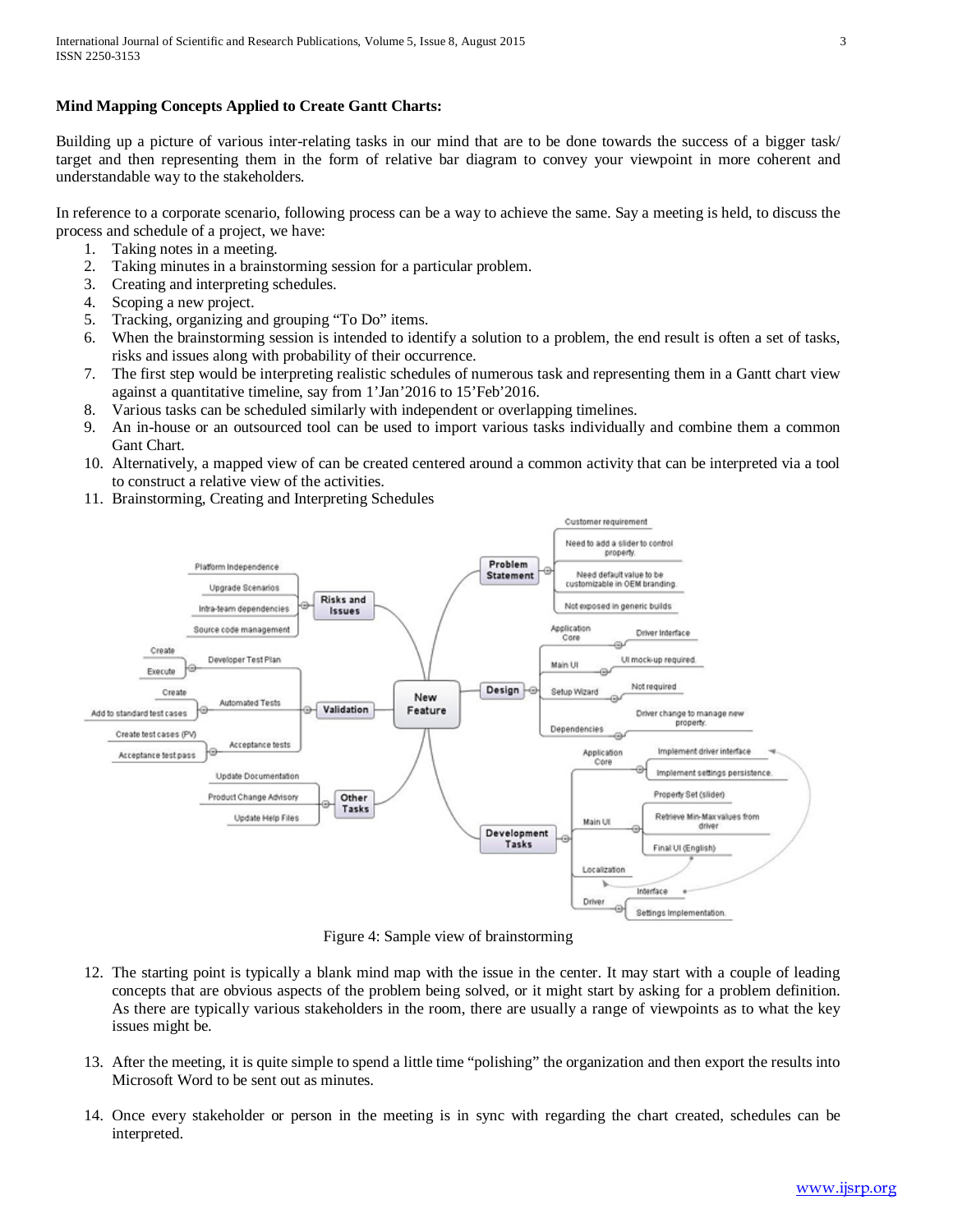International Journal of Scientific and Research Publications, Volume 5, Issue 8, August 2015 4 ISSN 2250-3153

#### *15.* Creating and Interpreting Schedules



Figure 5: Sample view of creating schedules

16. Incorporating effort estimates and relative dependencies, voila.

|                          | <b>Carl Task Name</b>                       | <b>Duration</b>   | <b>Start</b>        | <b>TAB</b>         | <b>Predecessors Resources</b> |   | ik Jan Hil |          | 31.3A ST | <b>NB Jun 107</b> |   | DK Jun Ki |  | Dart |  | 推測型 |  | <b>36.84%</b><br><u> I with sis with this with sis with sis with the with sis with sis with sis with the with</u> |
|--------------------------|---------------------------------------------|-------------------|---------------------|--------------------|-------------------------------|---|------------|----------|----------|-------------------|---|-----------|--|------|--|-----|--|-------------------------------------------------------------------------------------------------------------------|
|                          | <b>Brailedge</b>                            | 37 days?          | <b>298462667</b>    | 18.67 (1987)       |                               |   |            |          |          |                   |   |           |  |      |  |     |  |                                                                                                                   |
|                          | Problem Statement                           | <b>H</b> day      | <b>29 et [us)</b>   | <b>Phillipped</b>  |                               | ٠ |            |          |          |                   |   |           |  |      |  |     |  |                                                                                                                   |
|                          | Customer resultanent                        | G day             | 264MJ00KM           | 2005040007         |                               |   |            |          |          |                   |   |           |  |      |  |     |  |                                                                                                                   |
|                          | Need for with a claim for control property. | G day             | <b>JIMMUOIMIT</b>   | 20/04/2022         |                               |   |            |          |          |                   |   |           |  |      |  |     |  |                                                                                                                   |
|                          | Need default value to be customated at CIE. | $-10$ day         | NAMADOUST           | 2005/0007          |                               |   |            |          |          |                   |   |           |  |      |  |     |  |                                                                                                                   |
|                          | Not exposed in generic builds               | <b>G</b> day      | 29406/2007          | 29/05/2007         |                               |   |            |          |          |                   |   |           |  |      |  |     |  |                                                                                                                   |
|                          | <b>Benign</b>                               | 5 days            | <b>1986/1987</b>    | 44967907           |                               |   |            |          |          |                   |   |           |  |      |  |     |  |                                                                                                                   |
|                          | <b>E</b> Application Core                   | 3 days            | <b>PS 01-7667</b>   | 11:45-2447         |                               |   |            |          |          |                   |   |           |  |      |  |     |  |                                                                                                                   |
|                          | <b>Driver Interface</b>                     | 3 days            | NUMBER              | 14.814.0007        |                               |   |            |          |          |                   |   |           |  |      |  |     |  |                                                                                                                   |
| <b>NB</b>                | <b>Citizen 18</b>                           | 3 days            | <b>29462001</b>     | 26.65.2007         |                               |   |            |          |          |                   |   |           |  |      |  |     |  |                                                                                                                   |
| ÌШ                       | U molt up requeed.                          | 3 days            | <b>JIMAN CORP</b>   | 31/07/2007         |                               |   |            |          |          |                   |   |           |  |      |  |     |  |                                                                                                                   |
| m                        | <b>Elfortug Militar d</b>                   | # day             | 7546.7647           | 7541-7667          |                               |   |            |          |          |                   |   |           |  |      |  |     |  |                                                                                                                   |
| ю                        | <b>NE required</b>                          | 3 day             | 26460007            | Net45007           |                               | ٠ |            |          |          |                   |   |           |  |      |  |     |  |                                                                                                                   |
| N4                       | (il the goodway size to                     | 2 days            | 915 NG 7987         | 04063907           |                               |   |            |          |          |                   |   |           |  |      |  |     |  |                                                                                                                   |
| m                        | Oriver change to manage new property.       | 3 days            | DISABLOGIES         | 06/06/0007         |                               |   |            |          |          |                   |   |           |  |      |  |     |  |                                                                                                                   |
| ₩                        | <b>Development Tasks</b>                    | 30 days           | <b>95 96 7967</b>   | <b>96.67.2967</b>  |                               |   |            |          |          |                   |   |           |  |      |  |     |  |                                                                                                                   |
| w                        | <b>El Application Core</b>                  | <b>K days</b>     | <b>ML Rd. 24H1</b>  | 120120-017         |                               |   |            |          |          |                   |   |           |  |      |  |     |  |                                                                                                                   |
| 冨                        | <b>Inponent driver interface</b>            | 5 devs            | 05/06/2007          | 11/06/2007         |                               |   |            |          |          |                   |   |           |  |      |  |     |  |                                                                                                                   |
| <b>International</b>     | ingianant settings persistence              | 1 day             | 12496-0067          | 12060-0007         |                               |   |            |          |          |                   |   |           |  |      |  |     |  |                                                                                                                   |
| $\overline{ }$           | Citatules 18                                | 100 diam'r.       | <b>BS RG (1987)</b> | 18.04.2467         |                               |   |            |          |          |                   |   |           |  |      |  |     |  |                                                                                                                   |
| ь                        | <b>Property Sat (skier)</b>                 | 3 days            | MANAGED             | 00/06/00/2         |                               |   |            |          |          |                   |   |           |  |      |  |     |  |                                                                                                                   |
| e                        | Retrieve Minubles values from driver        | 2 days            | 12/06/2007          | 13860007           | na                            |   |            |          |          |                   |   |           |  |      |  |     |  |                                                                                                                   |
| $23 - 9$                 | Few U (English)                             | 3 days            | 400,000             | 10060007           | lzo                           |   |            |          |          |                   |   |           |  |      |  |     |  |                                                                                                                   |
| $\overline{\phantom{a}}$ | Locatoene                                   | <b>A WEE</b>      | 1506/2007           | 16/67/2007         | lzs                           |   |            |          |          |                   |   |           |  |      |  |     |  |                                                                                                                   |
| $\overline{a}$           | <b>El Belusso</b>                           | <b>K</b> diary    | 85.86.7667          | 1244 2447          |                               |   |            |          |          |                   |   |           |  |      |  |     |  |                                                                                                                   |
| DS-                      | <b>Herbale</b>                              | 1 day             | 05/06/2007          | 05/06/2007         |                               |   |            |          |          |                   |   |           |  |      |  |     |  |                                                                                                                   |
| br                       | Sellings Inglementation                     | 5 days            | DEADLOCKER          | 124902007          | lж                            |   |            |          |          |                   |   |           |  |      |  |     |  |                                                                                                                   |
| ×                        | <b>Column Taxket</b>                        | 2 days            | <b>EN 64.7647</b>   | <b>36 86 3667</b>  |                               |   |            |          |          |                   |   |           |  |      |  |     |  |                                                                                                                   |
| <b>LTP</b>               | Update Disturbertation                      | 3 days            | <b>ESANDEEP</b>     | 2006/0007          | m                             |   |            |          |          |                   |   |           |  |      |  |     |  |                                                                                                                   |
| 20 0                     | Product Change Advisory                     | dev               | <b>SEACOO</b>       | 1906/2007          | n                             |   |            |          |          |                   | Þ |           |  |      |  |     |  |                                                                                                                   |
| 31                       | Update rang-Fleet                           | devs              | 10/06/2017          | <b>State</b> /Job/ |                               |   |            |          |          |                   | - |           |  |      |  |     |  |                                                                                                                   |
| w                        | Validation                                  | <b>III dark ?</b> | <b>85.96.7987</b>   | 18.67.7467         |                               |   |            |          |          |                   |   |           |  |      |  |     |  |                                                                                                                   |
| 'n<br>œ۱                 | <b>Elleveloper Test Plan</b>                | 24 days           | 14967987            | 17472967           |                               |   |            |          |          |                   |   |           |  |      |  |     |  |                                                                                                                   |
| 冨                        | Owde                                        | 1 days            | <b>MARIOTECT</b>    | <b>FURNITURE</b>   |                               |   |            |          |          |                   |   |           |  |      |  |     |  |                                                                                                                   |
| m                        | <b>Execute</b>                              | dwy               | 1/VEROIST           | 1 FAIA COUP        |                               |   |            |          |          |                   |   |           |  |      |  |     |  |                                                                                                                   |
| ×                        | <b>E.Automated Texts</b>                    | 5 days            | <b>85 86 7887</b>   | 1104-2007          |                               |   |            |          |          |                   |   |           |  |      |  |     |  |                                                                                                                   |
|                          | Owen                                        | 4 days            | <b>MANUFACT</b>     | 000000007          |                               |   |            |          |          |                   |   |           |  |      |  |     |  |                                                                                                                   |
| lм                       | Add to standard first cases                 | 1 day             | 11/06/09/1          | 11/06/0007         |                               |   |            |          | ▬        |                   |   |           |  |      |  |     |  |                                                                                                                   |
| m                        | C.Acceptance tests                          | 32 days?          | 05.04.7mm F         | 18.67.2967         |                               |   |            |          |          |                   |   |           |  |      |  |     |  |                                                                                                                   |
| 40                       | Create last capes (PV)                      | Lake <sup>3</sup> | DEADLOCK!           | <b>DEAN DOOR</b>   |                               |   |            | $\equiv$ |          |                   |   |           |  |      |  |     |  |                                                                                                                   |
| π                        | Acceptance facil pack                       | 1 day?            | <b>MADTOSOF</b>     | 18870007           | 36                            |   |            |          |          |                   |   |           |  |      |  |     |  | $\Box$                                                                                                            |
| ÷                        | <b>Rinks and Issues</b>                     | # day             | 29-91-2447          | 2646-2667          |                               |   |            |          |          |                   |   |           |  |      |  |     |  |                                                                                                                   |
| H3                       | Pattorn intependence                        | (i) day           | 29406/2067          | 26460007           |                               | ٠ |            |          |          |                   |   |           |  |      |  |     |  |                                                                                                                   |
| $\overline{1}$           | <b>Upgrade Scenarios</b>                    | il day            | DIMAGES!            | NetHLOOKIT         |                               |   |            |          |          |                   |   |           |  |      |  |     |  |                                                                                                                   |
| ш<br>些                   | Intra-loan dependencies                     | G day             | <b>SIMMUDIES</b>    | 20/05/2022         |                               |   |            |          |          |                   |   |           |  |      |  |     |  |                                                                                                                   |
| m.                       | Triumphram abob attunt                      | G day             | 26/06/2007          | 200502007          |                               |   |            |          |          |                   |   |           |  |      |  |     |  |                                                                                                                   |

Figure 6: Sample view of incorporating with effort estimates and relative dependencies.